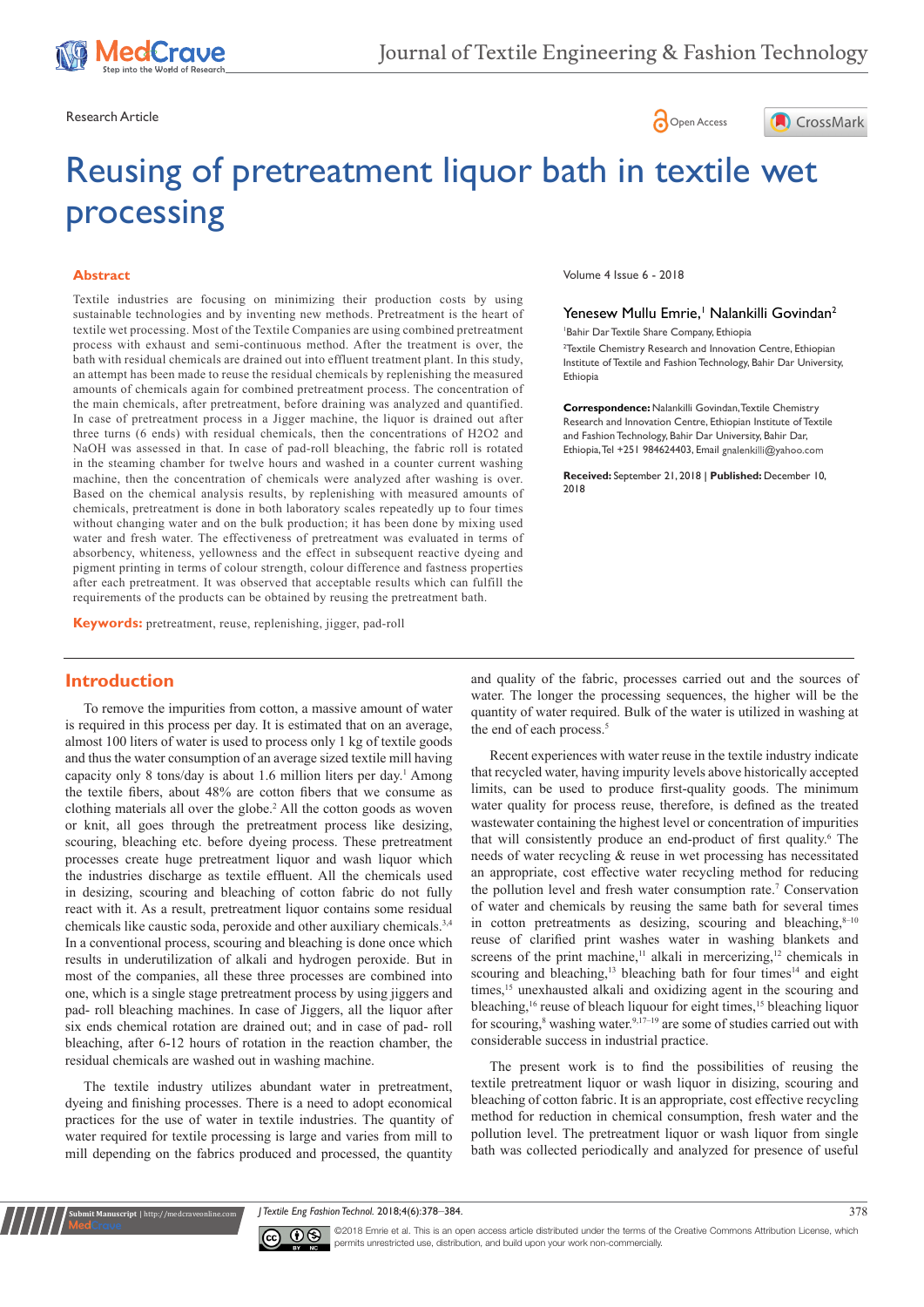chemicals and their strength. Then, they will be used for the purpose of combined desizing, scouring and bleaching by replenishing with required quantity of necessary chemicals. Combined pretreated and subsequently dyed fabric samples were assessed for the performances and compared against the samples prepared by conventional method. The focus of this project is on recycling and reusing water and chemicals in the textile pre-treatment process without prior waste water treatment.

# **Materials and methods**

#### **Materials**

100% cotton fabric (plain-weave, 21 Ne, 24 ends per inch, 18 picks per inch, areal density of 147g/m<sup>2</sup>), Jiggers, pad-roll machine, chemicals such as hydrogen per oxide, caustic soda, Organic stabilizer, wetting agent, optical brightening agents, acetic acid, C.I Reactive Blue 19, C.I Pigment Blue 15, sequestering agent, iodine solution, phenolphthalein indicator, Sulphuric acid, hydrochloric acid, common salt, soda ash, potassium per manganate, binder, thickener, emulsifier were used for the study.

#### **Methods**

### **Method -1**

- i. Collecting the drain out pretreatment bath from jiggers after three turns (6 ends).
- ii. Analyzing chemicals concentration of hydrogen per oxide  $(H_2O_2)$ and caustic soda (NaOH) by titration method.
- iii. Replenishing the drain bath by adding measured amounts of  $H_2O_2$ , caustic soda, Organic stabilizer and wetting agent based on the titration results of caustic soda and  $H_2O_2$  concentration.
- iv. Doing combined pretreatment of cotton fabric with the replenished water.
- v. Checking and comparing the treated fabric parameters with the conventional treated fabric.
- vi. Collecting the drain out bath for the second time and repeating procedure 2, 3 and 4.
- vii. The above procedure will be repeated up to three or four times depending on the concentration of chemicals in the drained out bath.

#### **Method - 2**

To avoid and minimize contamination of the fabric due to degraded starch and other impurities in the used liquor, it is thought that better to mix used liquor and fresh water in different proportions. These mixing with fresh water can be used for full bleached fabric rather than the one to be dyed / printed. The following three blends of used and fresh water were used.

- a. Mixing 70% used water and 30% fresh water
- b. Mixing 50 % used water and 50 % fresh water
- c. Mixing 30 % used water and 70 % fresh water.

The chemical concentrations already analyzed in the above method 1 were used for calculating the requirements in this method. Combined pretreatment is done by different jiggers and pad-roll

bleaching machine. The chemical recipes which are used in Jiggers 50 % concentrated  $H_2O_2$  - 5gpl, Flake caustic soda (NaOH) - 4gpl, Organic Stabilizer- 1g/l, Wetting agent - 1gpl.

#### **Evaluation**

The fabric absorbency was assessed by the following three methods such as, water drop test (AATCC/ASTM Test Method TS-0180), wicking height (AATCC Test Method 197) and sinking time test (AATCC Test Method 17-1994) methods.

Desizing efficiency was evaluated for the presence of residual starch by Tegewa scale rating test which involves iodine absorption and change of colour from no colour change (no starch present) to pale blue to bluish violet (presence of starch size or a blend of starch and synthetic size) to Brown (presence of modified starch or a blend of starch/PVA size) and scale ranging from 8 (best, no starch) to Pale blue to Bluish violet to 1 (Brown). The whiteness index was evaluated as per CIE standard method. The CIE Whiteness Index value (CIE WI) will be determined for the bleached fabric using AATCC test method using a Colour eye Reflectance spectrophotometer 3100 under illuminants D-65, day light and TL84 at 2˚ Observer and Yellowness index as per ASTM method E313.

To understand the effect of the above results on the dyeing behavior, reactive dyeing has been done by using C.I Reactive Blue 19 by dyeing in 1% (on weight fabric) shade for all treated fabrics. As recommended by the dye supplier, the dyeing was done by exhaust dyeing method at 60˚C for 60 minutes. After dyeing is over, the samples were evaluated for color strength (K/S) value, color difference ( $\Box E$ ), percent reflectance using Colour eye Reflectance spectrophotometer 3100 and Wash fastness, rubbing fastness, Light fastness by following the standard procedures viz. IS: 764:79 Test Method 3, AATCC Test Method 8, AATCC Test Method 16 - Option 3 respectively.

#### **Results and discussion**

#### **Chemical analysis**

The residual liquor after 6 ends in Jigger were collected and analyzed for two main chemicals, hydrogen per oxide  $(H_2O_2)$  and caustic soda (NaOH) concentration by titration method. The results are presented in Table 1.

As observed from Table 1, out of  $5g/1 H<sub>2</sub>O<sub>2</sub>$  and 4g/l NaOH, 1.58g/l and 1.61g/l respectively are still present unutilized that can reused in a single Jigger treatment. The pH is in the acceptable range for of oxidative bleaching that is around 11.30. The treatment after replenishing is done based on the analysis results. The first analysis was done with the liquor after the conventional pretreatment is over and second analysis is also done with the liquor after first analysis is over, third and fourth analysis are also done from second and third liquor respectively. Above fourth analysis it was not possible as more than 90 % of the water was consumed in replenishing process from once up to four times. Without replacing water, by adding the above measured chemicals, combined pretreatment is done up to four times in the laboratory scale.

The results from Table 2 show that there is no significant difference between the conventional one and the replenished pretreatment in terms of absorbency which is in the order of acceptable level. The drop test results of all samples are less than five seconds. The sinking time test for the conventional and the average values of the replenished is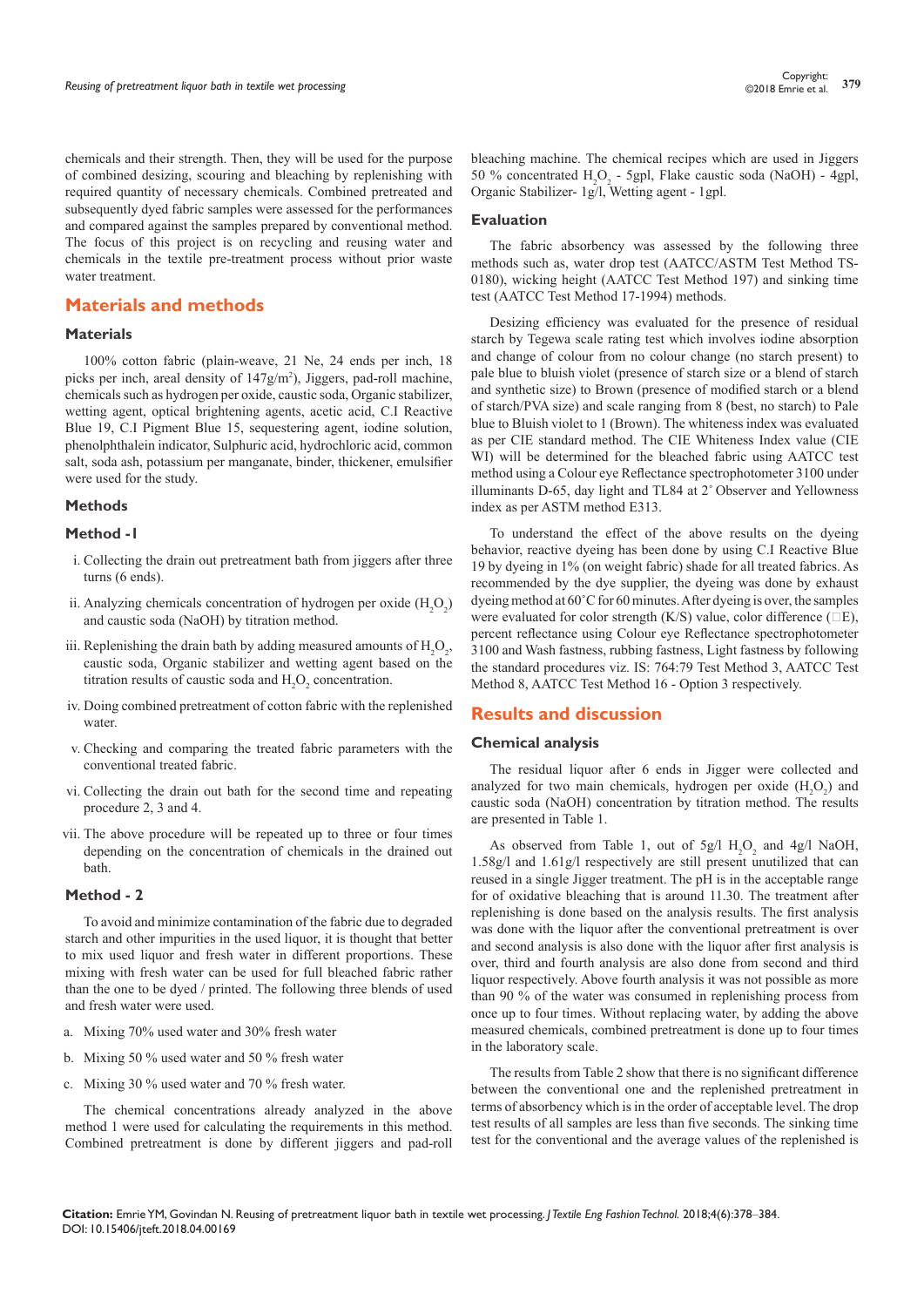similar. The Tegawa scale rating results shows 8 for the conventional and 5 to 6 for the replenished, the difference is because of hydrolysed starch in the form of dextrin or glucose present in used liquor that is interfering. However, it was found that the samples prepared with used liquor after replenishing can be used for full bleaching, dyeing and printing purpose.

As shown in Table 3 and Figures 1 & 2, the conventional and the replenished average values are within the acceptable range for the degree of whiteness. In day light as illuminant, the whiteness index was 141.89 and 137.25 for conventional and replenished respectively. The yellowness index value is negative which shows that the whiteness index is higher and as whiteness index increases yellowness index decreases. The differences of yellowness index between conventional and replenished average graphs of two samples are almost over lapped, which means, the difference is insignificant.

#### **Dyeing performance**

The dyeing performance of treated samples is evaluated with similar shade and dyestuff. Dyeing have also been done all the above pretreated fabrics by using, C.I Reactive Blue19 of 1% owf. The dyed samples are tested for K/S value (color strength), % Reflectance and Color difference values with 2˚ observer and under D65, TL84 and daylight light source by using spectrophotometer at 620nm wave length  $(\lambda_{\text{max}})$ .

From the results presented in Table 4 and in Figure 3, it is clear that pretreatment with replenished liquor gives little lesser colour strength. The conventional showed a % Reflectance of 10.78 % and replenished average was 11.41 %, due to the fact that, as the K/S value increases percent reflectance decreases. The Colour strength was 3.69

|  |  | <b>Table I</b> $H_2O_2$ and NaOH analysis results |  |  |
|--|--|---------------------------------------------------|--|--|
|--|--|---------------------------------------------------|--|--|

for the conventional and ranging from 3.30 to 3.61 with average of 3.44 for the replenished pretreated  $&$  dyed. Color difference between conventional and replenished pretreated was 1.61 to 2.32 with average of 1.7 to 1.9 under all light sources which is quite significant.

The fastness properties of both the conventional and replenished pretreated & dyed samples have good results as it is shown by the grey scale readings in Table 5. The washing fastness results of both staining and fading rating was in the range of 4-5 and 4-5 dry  $& 4$  wet rubbing values for both conventional and replenished average.

 The laboratory results are not reproducible in bulk stage in general. The main reasons are:

- i. Material to liquor ratio (MLR) difference between laboratory tests and bulk. 1:20 was used in laboratory, but at the bulk in jiggers it was about 1:5.
- ii. Temperature and time have also an effect in reproducibility of bulk production.
- iii. For ready- for- dyeing fabric, there must be a separate desizing process before scouring, but in some factories desizing is not done. The above all results may be reproduced if a soft flow machine.

#### **Bulk results**

Keeping the laboratory results in mind and considering contamination of water because of decomposed starch present in liquor, the following experiments have been done on the mass production machines by using small jiggers. The drained out liquor was used for pretreatment again in Jigger that had a capacity of 300liters of solution and can load 135kg of fabric.

| <b>Parameters</b>                                                 | 1 <sup>st</sup> Analysis | $2nd$ Analysis | 3 <sup>rd</sup> Analysis | 4 <sup>th</sup> Analysis | Average |
|-------------------------------------------------------------------|--------------------------|----------------|--------------------------|--------------------------|---------|
| pH                                                                | 10.2                     | 11.6           | 12.05                    | 11.3                     | 11.29   |
| Amount of $H2O2$ in (g/l).                                        | 1.64                     | 1.4            | 1.62                     | 1.66                     | 1.58    |
| Replenished H <sub>2</sub> O <sub>2</sub> amount out of 5 $(g/l)$ | 3.36                     | 3.6            | 3.38                     | 3.34                     | 3.42    |
| Amount of NaOH in $(g/l)$                                         | 0.8                      | 1.48           | 2.04                     | 2.12                     | 1.61    |
| Replenished NaOH amount out of 4gpl $(g/l)$                       | 3.2                      | 2.52           | 1.96                     | 1.88                     | 2.39    |

**Table 2** Pretreatment test results

|                                 |              | Replenishment |                 |                                      |                 |         |  |
|---------------------------------|--------------|---------------|-----------------|--------------------------------------|-----------------|---------|--|
| <b>Parameters</b>               | Conventional |               | $2^{\text{nd}}$ | 3 <sup>rd</sup>                      | 4 <sup>th</sup> | Average |  |
| Drop test (second)              | $\leq$ 5     |               |                 | $\leq 5 \leq 5 \leq 5 \leq 5 \leq 5$ |                 |         |  |
| Sinking time test (second)      | 6.5          |               |                 | 6.4 6.2 7.5 6 6.5                    |                 |         |  |
| Wicking height test (cm)        | 7.9          | 6.5           |                 | 6.3 9.5 8                            |                 | 7.6     |  |
| Residual starch (Tegawa rating) | 8            |               |                 | 5 5 6 6                              |                 | 5.5     |  |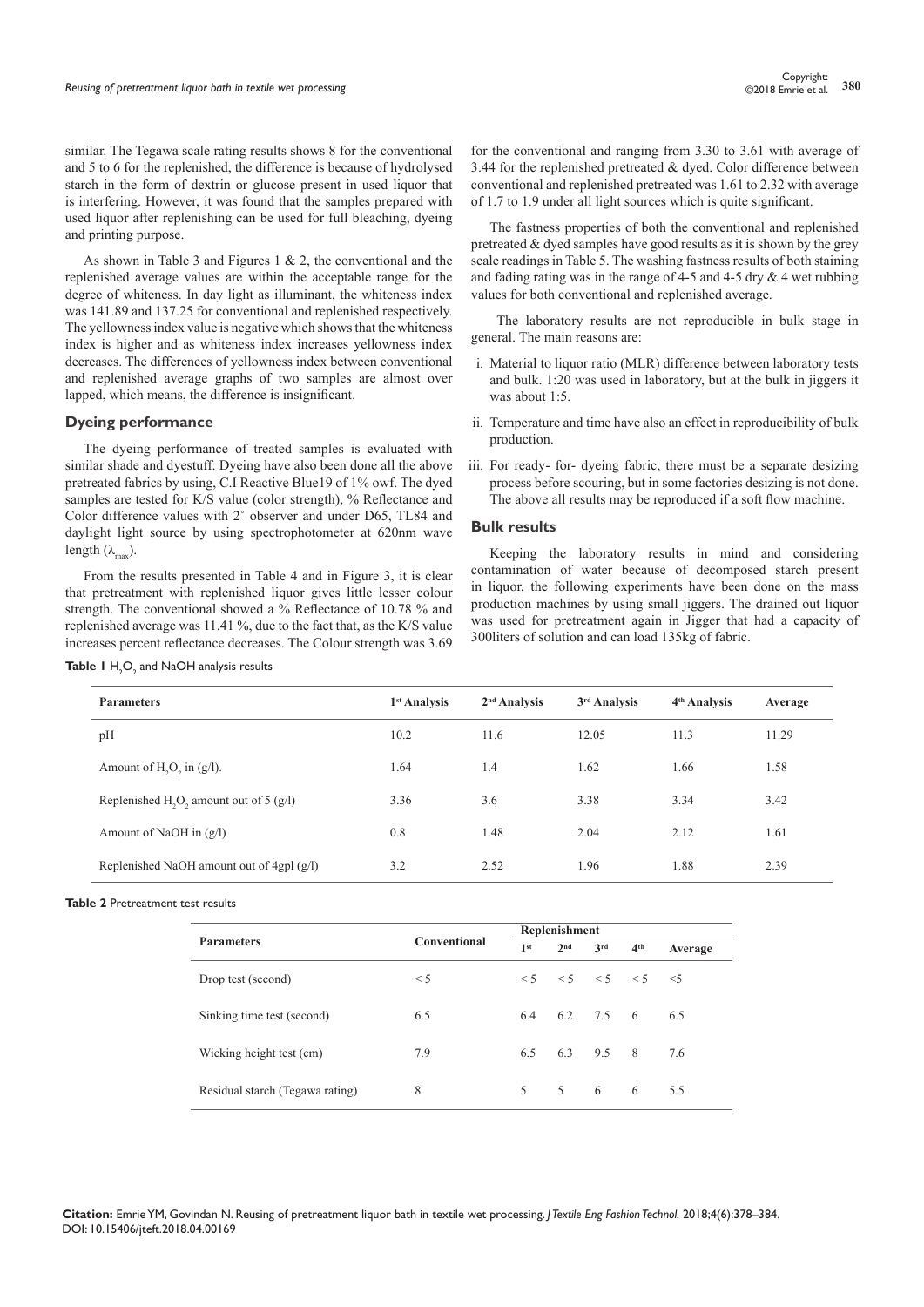#### **Table 3** Whiteness and Yellowness index

|                  |                   |              | <b>Replenishment</b> |                 |                 |                 |          |
|------------------|-------------------|--------------|----------------------|-----------------|-----------------|-----------------|----------|
| <b>Samples</b>   | <b>Illuminant</b> | Conventional | I st                 | 2 <sub>nd</sub> | 3 <sup>rd</sup> | 4 <sup>th</sup> | Average  |
| Whiteness index  | D65               | 140.09       | 129.19               | 136.34          | 143.91          | 133.16          | 135.65   |
|                  | <b>TL84</b>       | 136.3        | 126.65               | 132.76          | 140.16          | 129.48          | 132.26   |
|                  | Daylight          | 141.89       | 130.38               | 138.12          | 145.67          | 134.85          | 137.25   |
| Yellowness index | D65               | $-26.45$     | $-25.29$             | $-26.15$        | $-29.37$        | $-25.2$         | $-26.5$  |
|                  | <b>TL84</b>       | $-33.55$     | $-32.82$             | $-33.55$        | $-37.52$        | $-31.96$        | $-33.96$ |
|                  | Daylight          | $-26.66$     | $-25.22$             | $-26.35$        | $-29.52$        | $-25.37$        | $-26.62$ |

**Table 4** K/S value, % Reflectance and Color difference of the dyed samples

| <b>Samples/Factors</b> | <b>Illuminant</b> | Conventional | <b>Replenishment</b> |                 |                 |                 |         |
|------------------------|-------------------|--------------|----------------------|-----------------|-----------------|-----------------|---------|
|                        |                   |              | st                   | 2 <sub>nd</sub> | 3 <sup>rd</sup> | 4 <sup>th</sup> | Average |
| K/S value              |                   | 3.69         | 3.43                 | 3.3             | 3.43            | 3.61            | 3.44    |
| % Reflectance          | D <sub>65</sub>   | 10.78        | 11.44                | 11.78           | 11.43           | 10.97           | 11.41   |
|                        | D <sub>65</sub>   |              | 1.82                 | 2.31            | 2.05            | 1.63            | 1.95    |
| Color Difference       | <b>TL84</b>       | Reference    | 1.61                 | 2.02            | 1.81            | 1.48            | 1.73    |
|                        | Daylight          |              | 88. ا                | 2.32            | 2.06            | 1.65            | 1.98    |

## **Table 5** Fastness of dyed fabrics

| <b>Parameters</b>    | Conven-tional |         | Replenishment   |         |                 |  |  |
|----------------------|---------------|---------|-----------------|---------|-----------------|--|--|
|                      |               | I st    | 2 <sub>nd</sub> | 3rd     | 4 <sup>th</sup> |  |  |
| Washing fastness     | 4/4.5         | 4/4.5   | 4/4.5           | 4/4.5   | 4/4.5           |  |  |
| Dry rubbing fastness | $4 - 5$       | $4 - 5$ | $4 - 5$         | $4 - 5$ | $4 - 5$         |  |  |
| Wet rubbing fastness | 4             | 4       | 4               | 4       |                 |  |  |





**Citation:** Emrie YM, Govindan N. Reusing of pretreatment liquor bath in textile wet processing. *J Textile Eng Fashion Technol.* 2018;4(6):378‒384. DOI: [10.15406/jteft.2018.04.00169](https://doi.org/10.15406/jteft.2018.04.00169)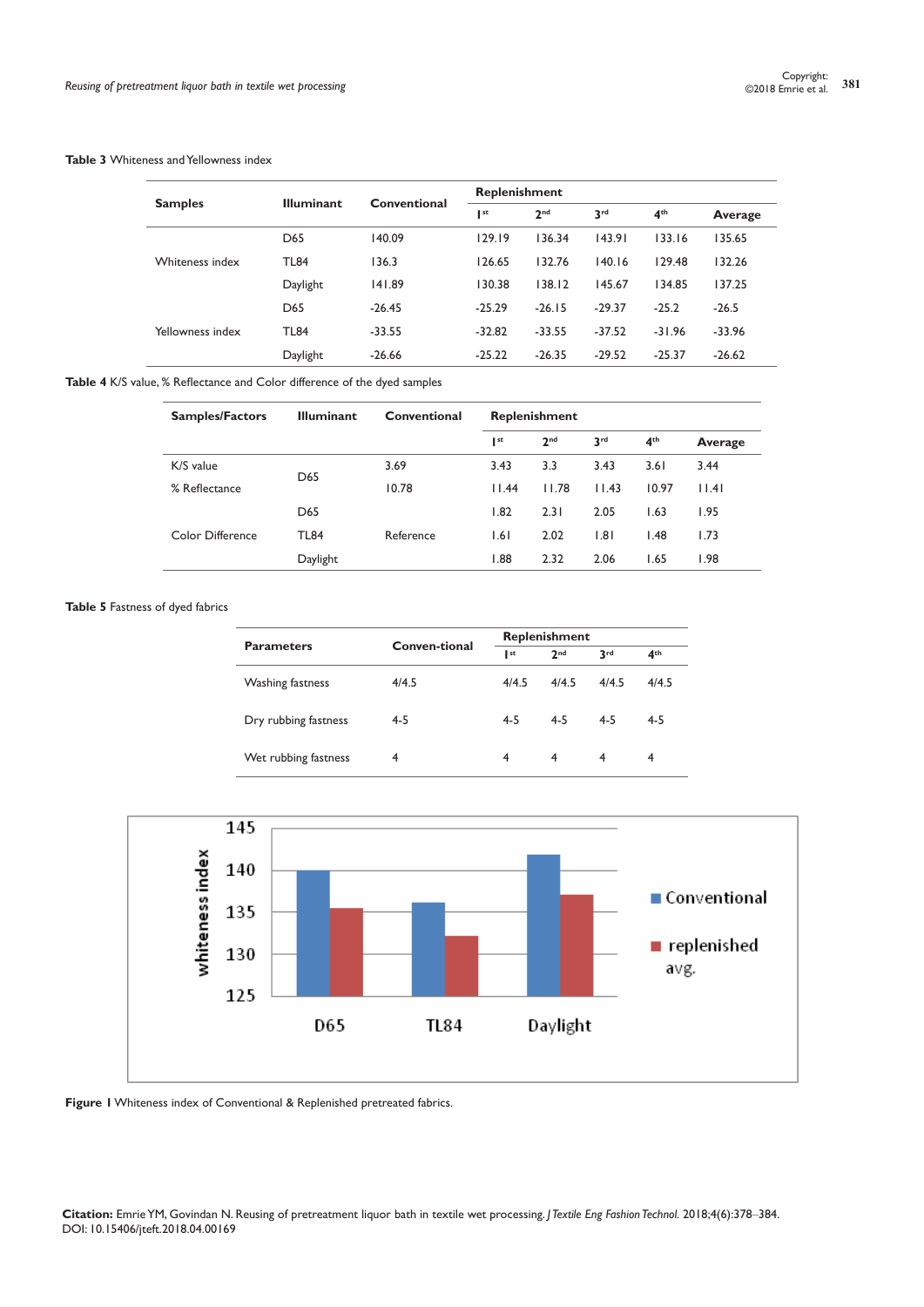

*Figure 2* Yellowness indexes of Conventional & Replenished pretreated fabrics.



**Figure 3** K/S value and % reflectance of the dyed samples.

The collected liquor had 1.6g/l of  $H_2O_2$  out of 5/l and 1.4g/l of NaOH out of 4g/l. The remaining amounts of chemicals and other auxiliary chemicals were added to make up the conventional recipe before using again jigger. Then, as shown in the Table 6, the pretreatment was carried out and the performance was assessed and compared with conventional. The chemical amounts in Table 6 are based on the standard recipe,  $H_2O_2$ -5g/l, NaOH - 4g/l, Organic



stabilizer- 20% of  $H_2O_2$ , wetting agent- 1g/l and OBA - 0.6g/l. With these, after doing pretreatment on jigger, whiteness and yellowness index are checked and compared with the conventional with same chemical recipes. In addition to this, on the treated fabrics, pigment printing has been done with C.I Pigment Blue 15 and the performance was assessed in terms of fastness, color strength, color difference and percent reflectance.

| <b>Chemicals</b>          | Conventional | $100\%$ used<br>liquor | $70\%$ used $+30\%$<br>fresh | 50\% used + 50\%<br>fresh | $30\%$ used $+70\%$<br>fresh |
|---------------------------|--------------|------------------------|------------------------------|---------------------------|------------------------------|
| $H_2O_2(g)$               | 1500         | 1020                   | 1165                         | 1260                      | 1355                         |
| NaOH(g)                   | 1200         | 780                    | 905                          | 990                       | 1075                         |
| Organic Stabilizer<br>(g) | 300          | 205                    | 230                          | 250                       | 270                          |
| Wetting agent (g)         | 300          | 300                    | 300                          | 300                       | 300                          |
| OBA(g)                    | 180          | 180                    | 180                          | 180                       | 180                          |

**Table 6** Replenished amounts of chemicals in the bulk trial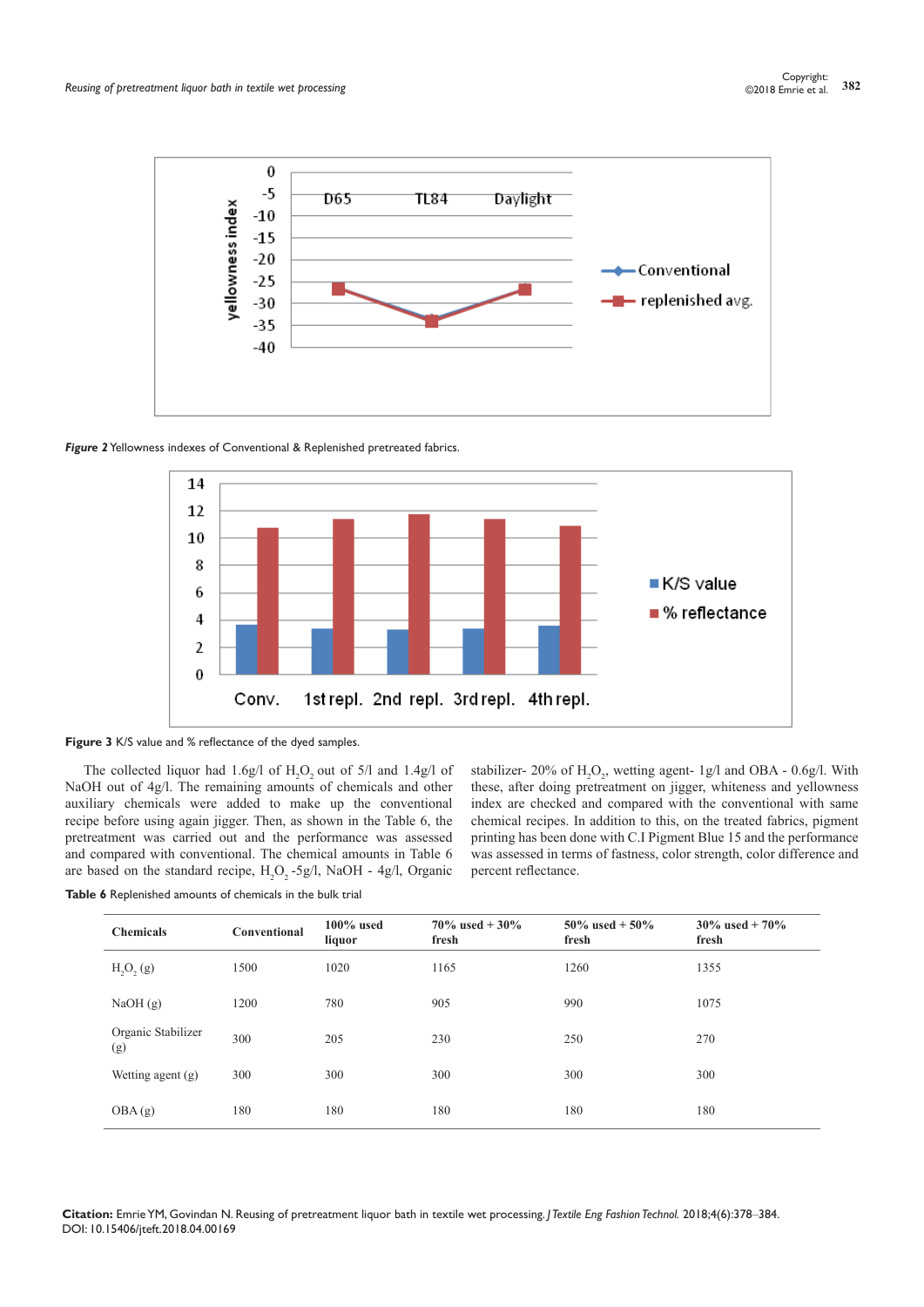# *Reusing of pretreatment liquor bath in textile wet processing* **<sup>383</sup>** Copyright:

The whiteness and yellowness index values of the bulk samples are summarized in Table 7 and in Figure 4. It is clear that the whiteness index is decreasing and yellowness index is increasing from the conventional to fourth replenished pretreated. The reason for this is the decomposed starches in the used liquor are reacting with per oxide and interfering in the overall process. Even though, it was a decreased result, the variation is not too much and it can be used for printing, grounding and off-white fabric. To make more white fabric per oxide amount must be increased to compensate the reaction. C.I Pigment Blue 15 printed samples K/S value (color strength); % reflectance and Color difference values were tested at 600nm wavelength  $(\lambda_{\text{max}})$ (Figure 5) (Table 8) (Table 9).

| <b>Table 7</b> Whiteness and Yellowness index value of the bulk trial |
|-----------------------------------------------------------------------|
|-----------------------------------------------------------------------|

| <b>Samples/Factors</b> | <b>Illuminant</b> | Conventional | <b>70 % fresh</b><br>& 30 %<br>used | 50% fresh<br>& 50%<br>used | 30% fresh<br>& 70%<br>used | 100% used | Average |
|------------------------|-------------------|--------------|-------------------------------------|----------------------------|----------------------------|-----------|---------|
|                        | D <sub>65</sub>   | 101.26       | 88.64                               | 86.74                      | 82.62                      | 65.15     | 80.79   |
| Whiteness index        | Daylight          | 102.62       | 89.8                                | 87.83                      | 83.74                      | 65.67     | 81.76   |
|                        | S                 | 99.13        | 87.5                                | 85.86                      | 81.76                      | 65.85     | 80.24   |
| Yellowness index       | D <sub>65</sub>   | $-9.41$      | $-4.63$                             | $-3.44$                    | $-2.88$                    | 4.22      | $-1.68$ |
|                        | Daylight          | $-9.71$      | $-4.94$                             | $-3.74$                    | $-3.22$                    | 3.96      | $-1.99$ |
|                        | <b>TL84</b>       | $-9.9$       | $-4.83$                             | $-3.56$                    | $-2.97$                    | 4.56      | $-1.7$  |

**Table 8** K/S value, % Reflectance and Color difference of the printed samples

|                  | <b>Illuminant</b> |              | <b>Replenishment</b> |                 |                 |                 |         |
|------------------|-------------------|--------------|----------------------|-----------------|-----------------|-----------------|---------|
| <b>Samples</b>   |                   | Conventional | I st                 | 2 <sub>nd</sub> | 3 <sup>rd</sup> | 4 <sup>th</sup> | Average |
| K/S value        | D <sub>65</sub>   | 4.81         | 4.57                 | 4.57            | 4.7             | 4.52            | 4.59    |
| % Reflectance    |                   | 8.67         | 9.05                 | 9.05            | 8.84            | 9.13            | 9.02    |
|                  | D <sub>65</sub>   |              | 0.77                 | 1.01            | 1.29            | 1.62            | 1.17    |
| Color difference | Daylight          | Reference    | 0.78                 |                 | 1.33            | 1.54            | 1.16    |
|                  | <b>TL84</b>       |              | 0.8                  | 1.06            | 1.28            | 1.65            | 1.2     |

**Table 9** Pigment printing parameter test results of the bulk product

| <b>Fastness/Parameters</b> | Conventional | 100% used | 50% used & 50%<br>fresh | 70% used & 30%<br>fresh | 30% used & 70%<br>fresh |
|----------------------------|--------------|-----------|-------------------------|-------------------------|-------------------------|
| Washing fastness*          | 4/4.5        | 4/4.5     | 4/4.5                   | 4/4.5                   | 4/4.5                   |
| Dry rubbing fastness*      | 4            |           | 4                       | 4                       |                         |
| Wet rubbing fastness*      |              |           |                         |                         |                         |

\*Both Change in colour and staining on white



**Figure 4** Whiteness index from bulk trial.

**Citation:** Emrie YM, Govindan N. Reusing of pretreatment liquor bath in textile wet processing. *J Textile Eng Fashion Technol.* 2018;4(6):378‒384. DOI: [10.15406/jteft.2018.04.00169](https://doi.org/10.15406/jteft.2018.04.00169)